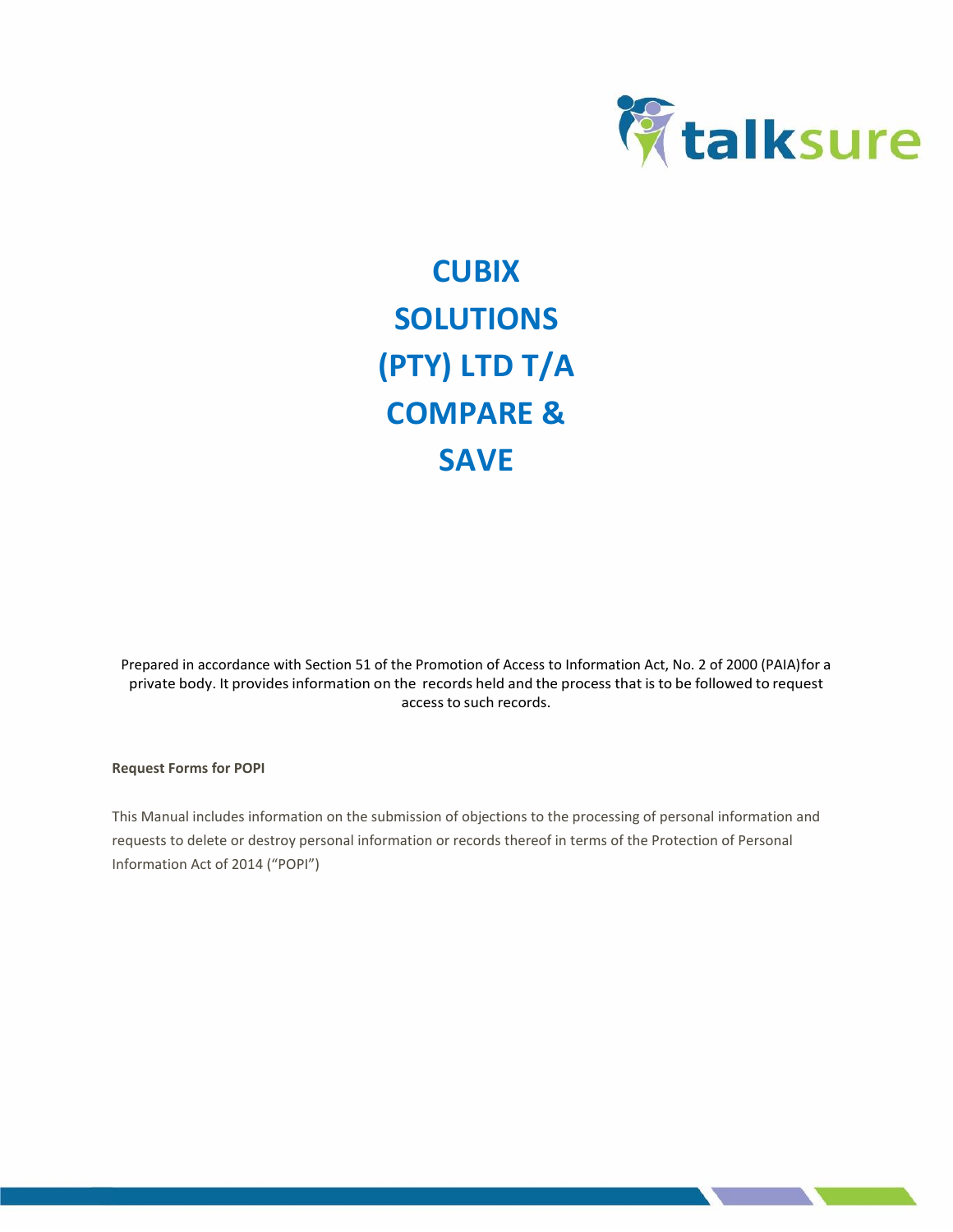# **Table of Contents**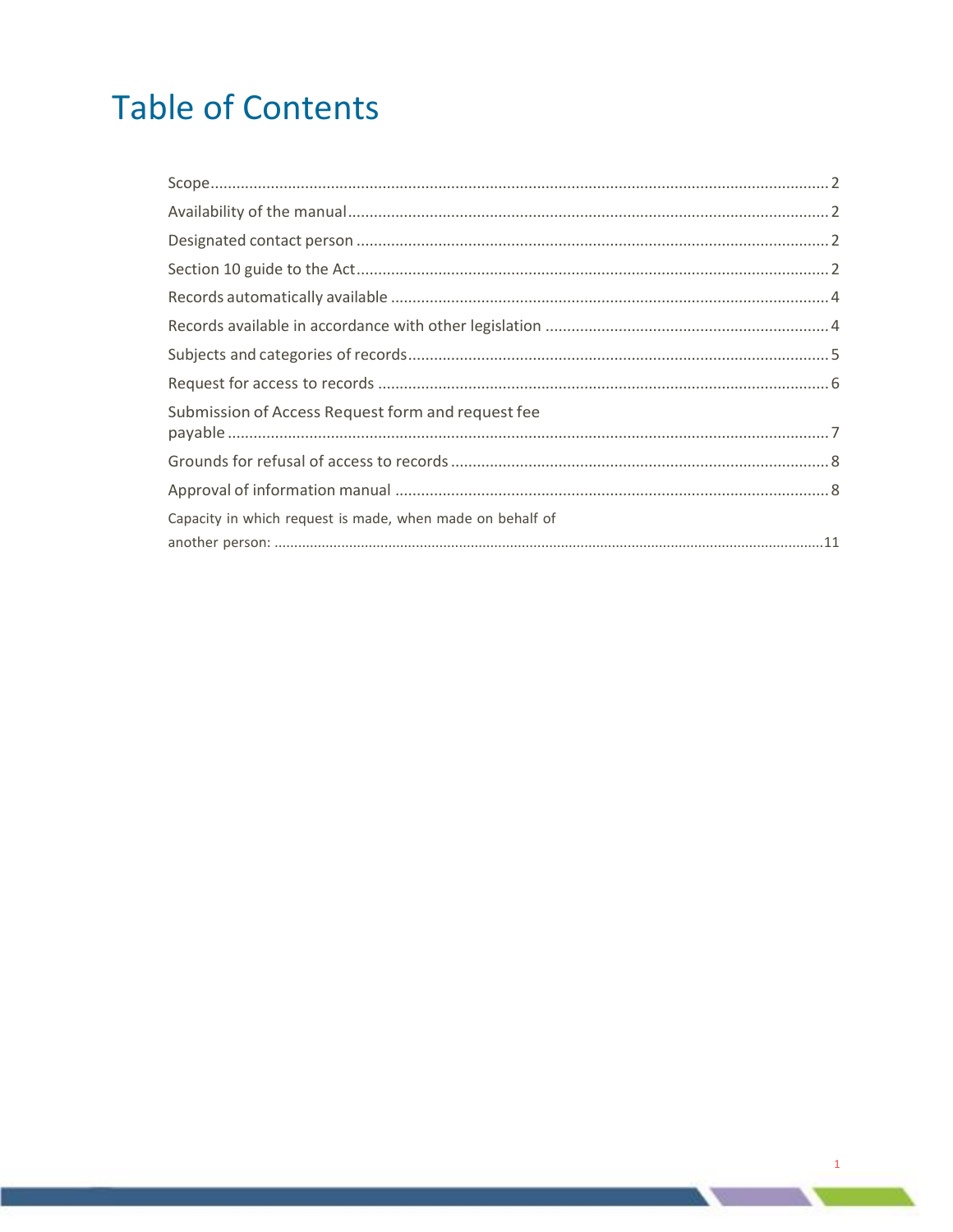## <span id="page-2-0"></span>**Scope**

The scope of this information manual relates to Cubix Solutions (Pty) Limited t/a Cubix, hereinafter referred to as "Cubix ".

# <span id="page-2-1"></span>**Availability of the manual**

The public are able to obtain a copy of this manual on request from the designated contact person. A copy of the manual will be made available on the website.

# <span id="page-2-2"></span>**Designated contact person: Our Information Officer**

Cubix 's Chief Executive Officer is the Information Officer and has delegated responsibility to his Deputy Information Officer. Both parties' details are listed below:

| Information Officer: | Jess Watts                                                                    |
|----------------------|-------------------------------------------------------------------------------|
| Postal address:      | P.O. Box 1498, Umhlanga Rocks, 4320                                           |
| Physicaladdress:     | Talksure House, 62 Umhlanga Ridge Boulevard,<br>Parkside, Umhlanga, KZN, 4051 |
| Telephone number:    | +27(0) 31 5828366/0860 33 33 43                                               |
| Email address:       | client.services@sa.co.za                                                      |

# <span id="page-2-3"></span>**Section 10 guide to the Act**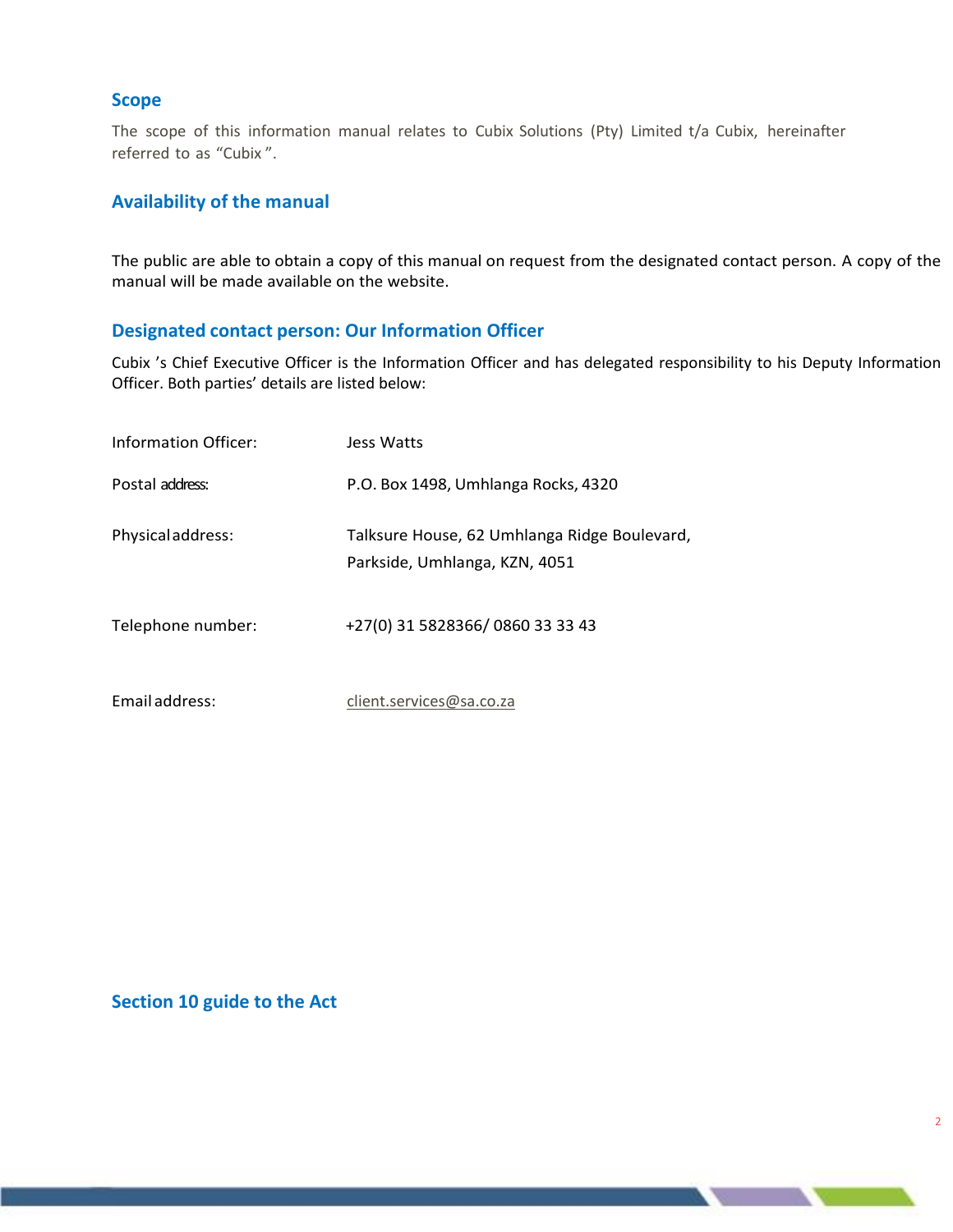An official guide will be or has been compiled which contains information to help a person

Wishing to exercise a right of access to information in terms of both PAIA and POPI.

The Information Regulator (established in terms of POPI) will make this guide available.

Copies of the updated guide are available from Information Regulator in the manner prescribed. The

3

Information Regulator's contact details are set out below.

The Information Regulator

Contact Details:

- Tel: +27 (12) 406 4818
- Fax: 086 500 3351
- Email: inforeg@justice.gov.za
- Website: <http://www.justice.gov.za/inforeg/>

Further, the PAIA Unit Research Documentation Department

contact details are set out below.

Contact details:

The South African Human Rights Commission:

PAIA Unit Research and Documentation Department

- Tel: +27(11) 877 8600
- Fax: +27(11) 4840582
- Email: **[PAIA@sahrc.org.za](mailto:PAIA@sahrc.org.za)**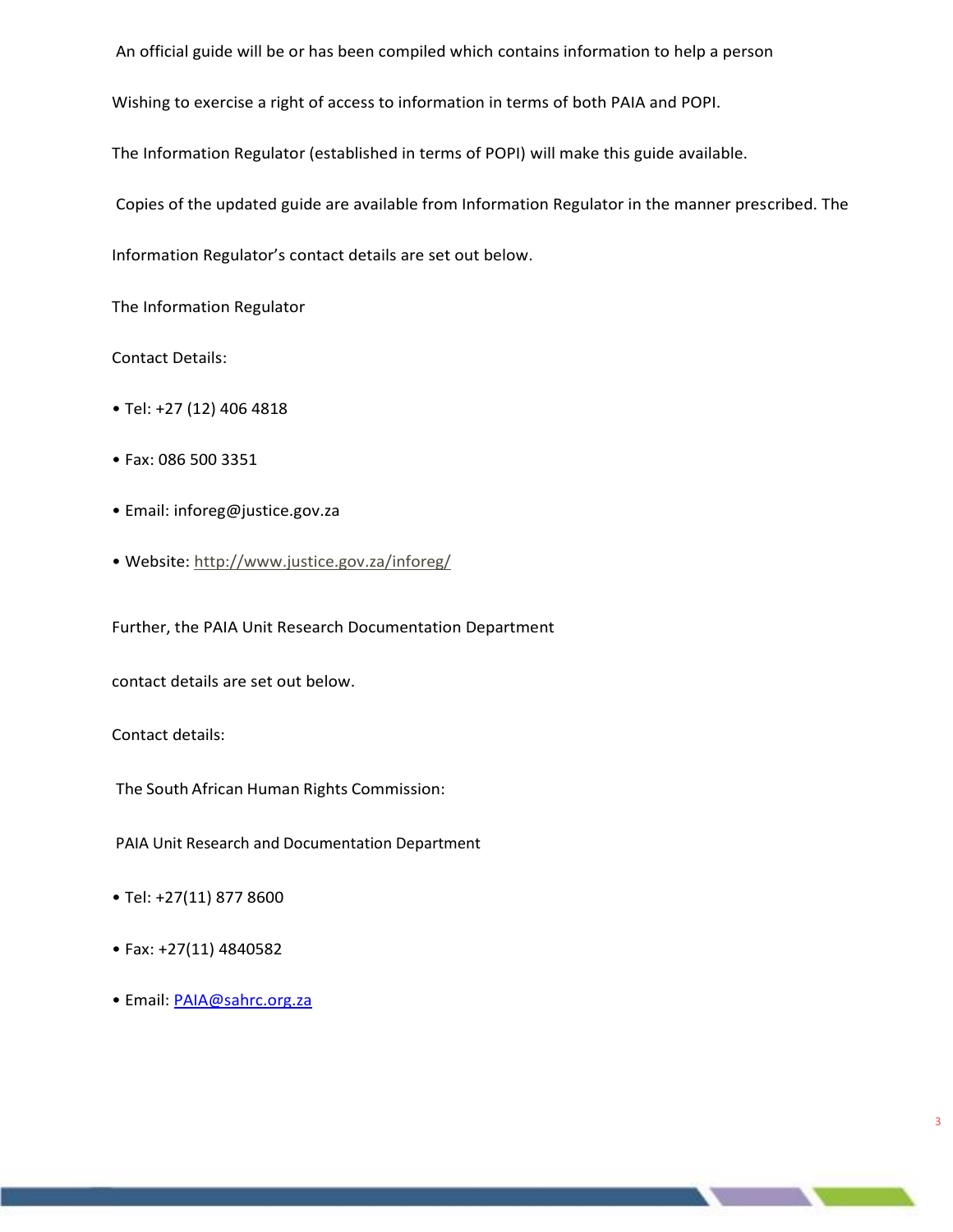# <span id="page-4-0"></span>**Records automatically available**

Information required by section 51 (1) (c) of the Act

A section 52(2) notice regarding categories of records, which are available without a person having to request access in terms of the Act, has to date not been published.

# <span id="page-4-1"></span>**Records available in accordance with other legislation**

Information required by section 51(1) (d) of the Act Records are held in accordance with the following legislation

- Electronic Communications and Transactions Act, 2002
- Conversion of SASRIA Act, 1998
- Income Tax Act, 1962
- Insider Trading Act, 1998
- National Credit Act, 2005
- Short Term Insurance Act, 1998
- Stamp Duties Act, 1968 (repealed)
- Statistics Act, 1999
- Value-Added Tax Act, 1991
- Tobacco Products Control Act, 1993
- Basic Conditions of Employment Act, 1997
- Compensation for Occupational Injuries and Diseases Act
- Employment Equity Act, 1998
- Labour Relations Act, 1995
- Manpower Training Act, 1981 (repealed)
- Occupational Health and Safety Act, 1993
- Skills Development Act, 1998
- Skills Development Levies Act, 1999
- Unemployment Insurance Act, 2001
- Unemployment Insurance Contributions Act, 2002
- Regional Services Councils Act, 1985
- Broad Based Black Economic Empowerment Act, 2003
- Companies Act, 1973
- Companies Act, 2008
- Competition Act, 1998
- Consumer Affairs Act (Unfair Business Practices) Act, 1988

4

• Consumer Protection Act, 2008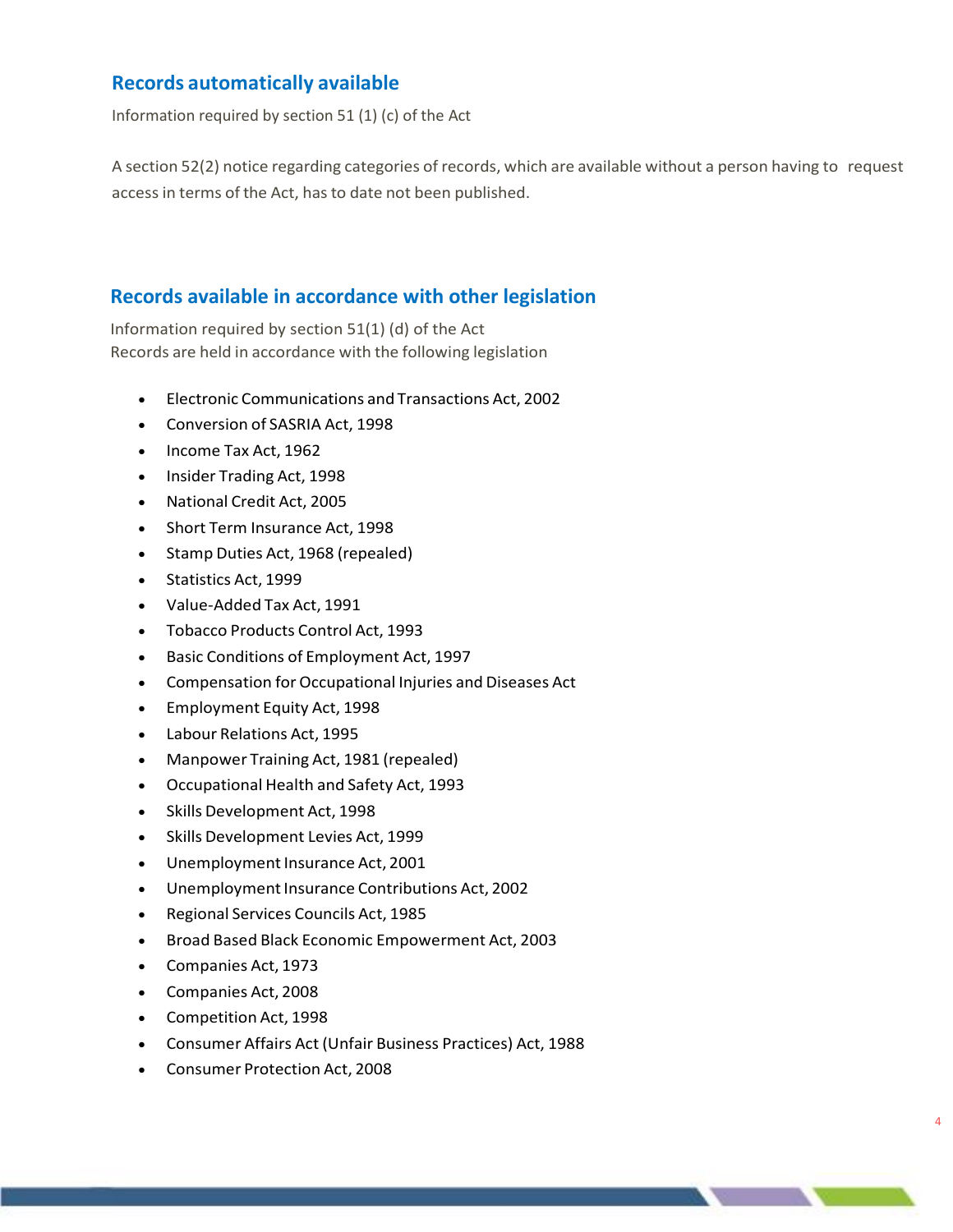- Consumer Affairs Reports
- Copyright Act, 1978
- Trade Marks Act, 1993
- Long Term Insurance Act, 1998
- Medical Schemes Act, 1998
- Financial Intelligence Centre Act, 2001
- Financial Advisory and Intermediary Services Act, 2002

# <span id="page-5-0"></span>**Subjects and categories of records**

Information required by section  $51(1)(e)$  of the Act

The following subjects and categories of records are held –

- a) Statutory company information
- i. Certificate of incorporation;
- ii. Certificates of Change of Name (if any);
- iii. Memorandum and Articles of Association;
- iv. Minute book, CM25 and CM26, as well as Resolutions passed at general meetings;

v. Proxy forms;

- vi. Register of Shareholders;
- vii. Register of Director's shareholdings;
- viii. Register of Directors and Certain Officers;
- ix. Annual Financial Statements including;
- a. Annual accounts
- b. Director's reports
- c. Auditors reports

x. Books of account regarding information required by the Companies Acts 71, 2008;

xi. Supporting schedules of books of account and ancillary books of accounts;

- b) Accounting records
- i. Books of accounts including journals and ledgers

c) Taxation

- i. Copies of all Income Tax Returns and other tax returns and documents
- d) Agreements and Contracts
- i. Acquisition or disposal documentation
- xii. Contracts and agreements

xiii. Customer information

# **POPI Requirements for the processing of personal information**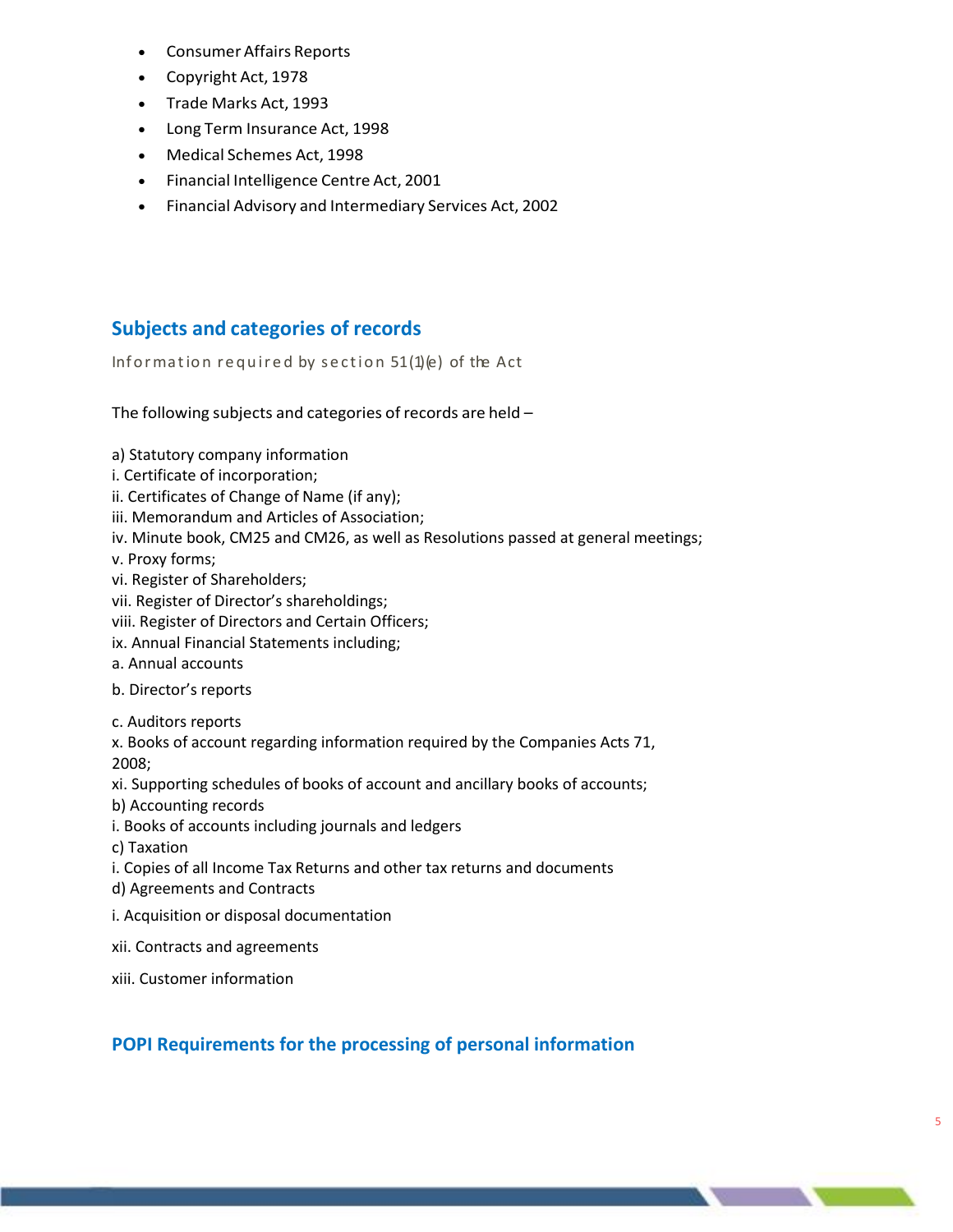POPI outlines that data must be processed for a specified purpose. The purpose for which data is processed by Cubix will depend on the nature of the data and the particular data subject. This purpose is ordinarily disclosed, explicitly or implicitly, at the time the data is collected by Cubix and the security and privacy requirements are outlined in Cubix 's Privacy policy (available online).

Generally, personal information is processed during on boarding of suppliers and clients, for records management, for service or product delivery, security, Employment and related matters. This list is not exhaustive.

A data subject may, upon proof of identity, can request for the responsible party to confirm, free of charge, all the information it holds about the data subject and may request access to such information. This can include information about the identity of third parties who have or have had access to such information.

Additionally, POPI stipulates that where the data subject is required to pay a fee for services provided to him/her, the Responsible Party must provide the data subject with a written estimate of the payable amount before providing the service and may require that the Requestor pay a deposit for all or part of the fee.

A data subject may object, at any time, to the processing of personal information by Cubix , on reasonable grounds relating to his/her particular situation, unless legislation provides for such processing. The data subject must complete the prescribed form attached as appendix 2 hereto and submit it to the Information Officer at the postal, physical address or electronic mail address set out above.

A data subject may request for Cubix to correct or delete personal information about the data subject in its possession or under its control that is inaccurate, irrelevant, excessive, out of date, incomplete, misleading or obtained unlawfully;

or destroy or delete a record of personal information about the data subject that Cubix is no longer authorised to retain records in terms of POPI's retention and restriction of records provisions. A data subject that wishes to request a correction or deletion of personal information or the destruction or deletion of a record of personal information must submit a request to the Information Officer at the postal, physical address or electronic mail address set out above on the relevant form set out in the appendix 3.

## <span id="page-6-0"></span>**Request for access to records**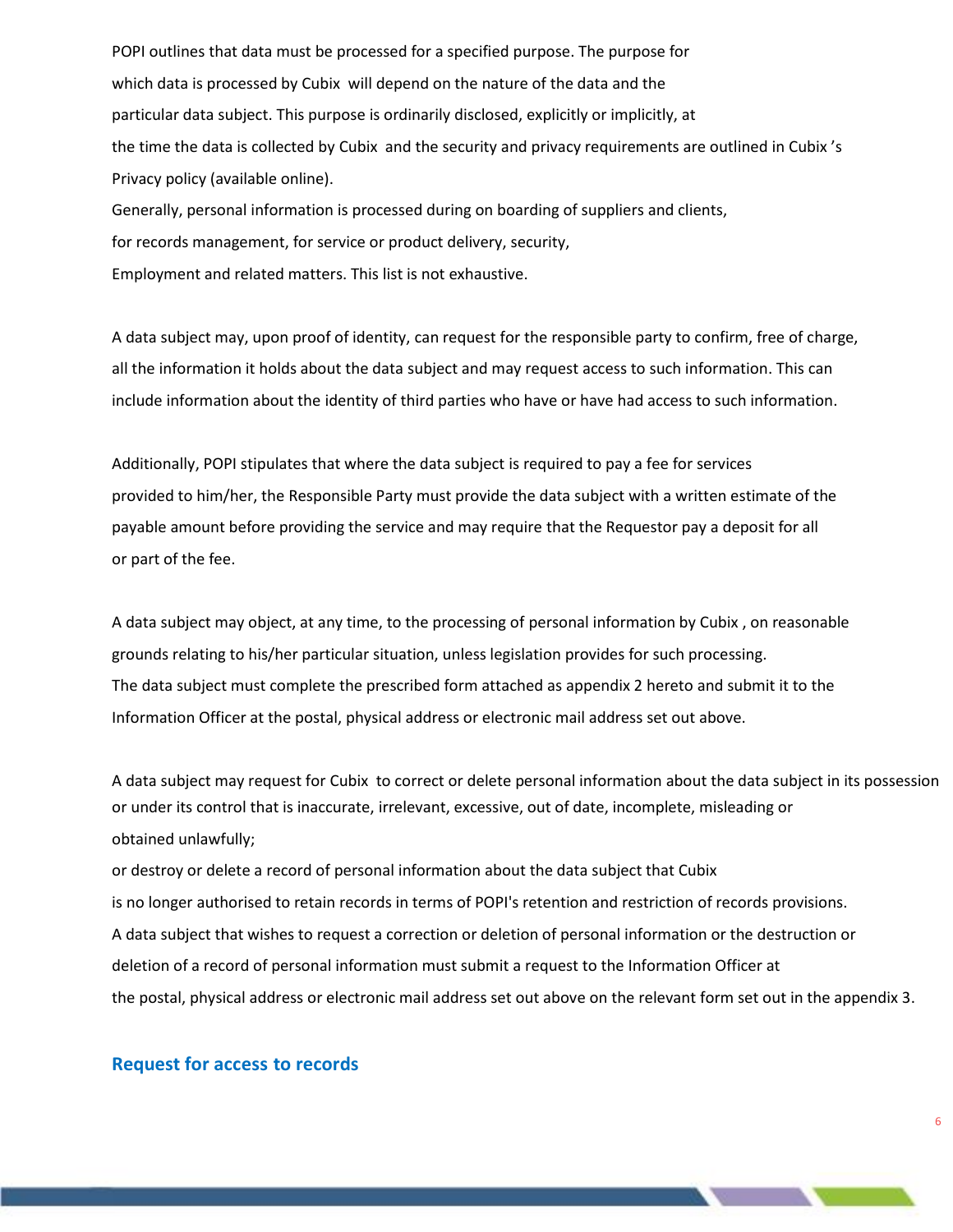It is important to note that the successful completion and submission of an access request form does not automatically allow the requester access to the requested record. An application for access to a record is subject to certain limitations if the requested record falls within a certain category as specified within Part 3 Chapter 4 of the Act.

If it is reasonably suspected that the requester has obtained access to records through the submission of materially false or misleading information, legal proceedings may be instituted against such requester.

# *Completion of Access Request Form*

In order to facilitate a timely response to requests for access to records, all requesters should take note of the following when completing the Access Request Form –

- The Access Request Form must be completed;
- Proof of identity is required to authenticate the identity of the requester. Therefore in addition to the access form, requesters will be required to supply a copy of their identification document;
- Type or print in BLOCK LETTERS an answer to every question;
- If a question does not apply, state "N/A" in response to that question;
- If there is nothing to disclose in reply to a particular question state "nil" in response to that question;
- If there is insufficient space on a printed form, additional information may be provided on an additional attached folio; and
- When the use of an additional folio is required, precede each answer with the applicable that title.

The Access Request Form is included in this manual as an appendix

# <span id="page-7-0"></span>**Submission of Access Request form and request fee payable**

The completed Access Request form together with a copy of the requester'sidentity document must be submitted either via conventional mail, e-mail or fax and must be addressed to the designated contact person as indicated above.

An initial, request fee of R57.00 (incl. VAT) is payable on submission. This fee is not applicable to Personal Requesters referred to in section 54(1) of the Act being any person seeking access to records that contain their personal information.

## *Notification*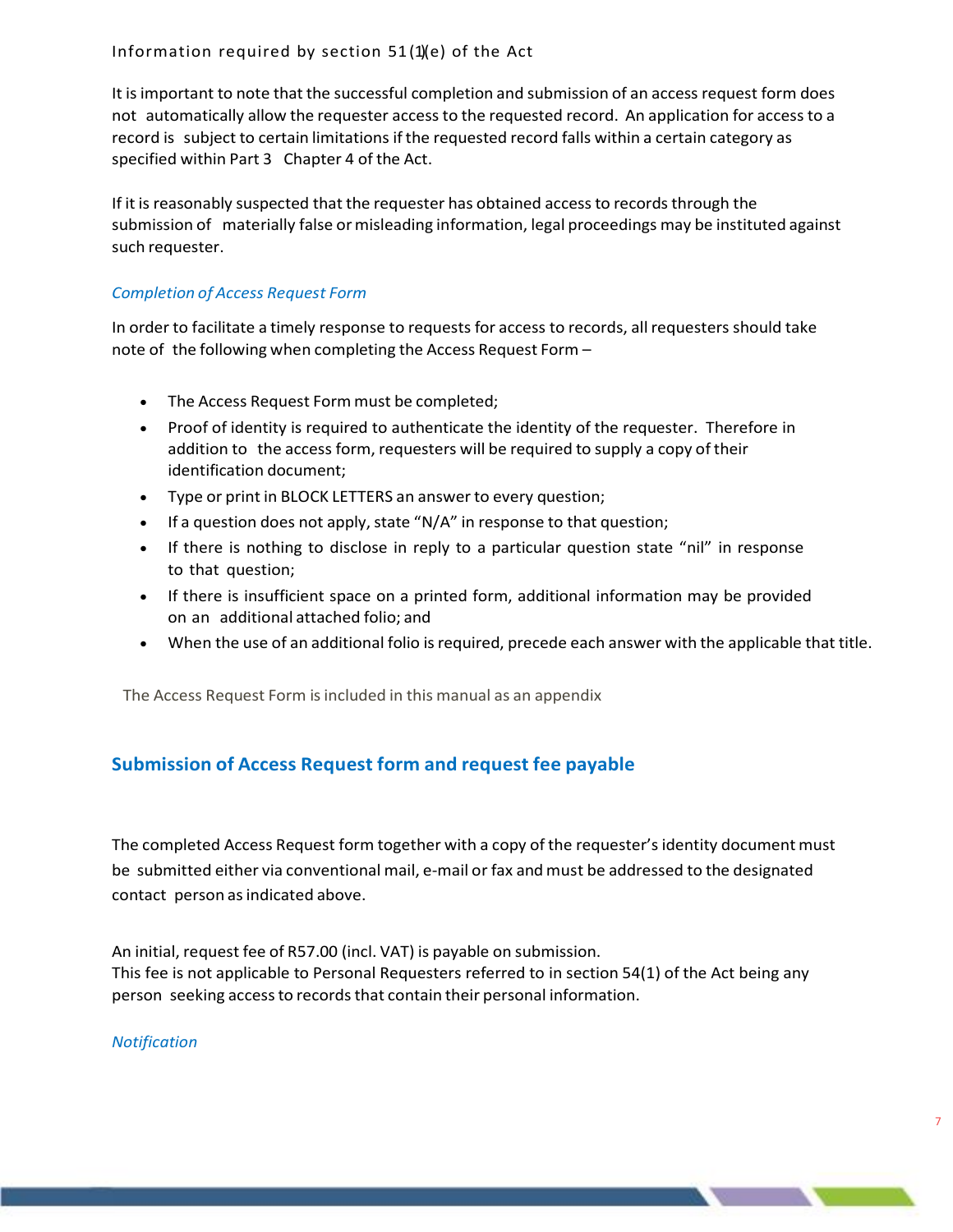Cubix will within 30 days of receipt of the request to access records decide whether to grant or decline the request and give notice with reasons (if required) to that effect

The 30 day period within which Cubix has to decide whether to grant or refuse the request, may be extended for a further period of not more than thirty days, if the request is for a large volume of information, or the request requires a search for information held at premises other than those of Cubix and the information cannot reasonably be obtained within the original 30 day period. Cubix will notify the requester in writing should an extension be sought.

# <span id="page-8-0"></span>**Grounds for refusal of access to records**

# *Chapter 4 of the Act*

The main grounds for refusal of a request for access to records are  $-$ 

- Mandatory protection of the privacy of a third party who is a natural person if its disclosure would involve the unreasonable disclosure of personal information;
- Mandatory protection of the commercial information of a third party if its disclosure contains trade secrets, financial, commercial, scientific or technical information which disclosure could likely cause harm to the financial or commercial interests of that third party or information disclosed in confidence by a third party if the disclosure thereof could reasonably put that third party at a disadvantage in contractual negotiations orin commercial competition;
- Mandatory protection of confidential information of third parties if it is protected in terms of any agreement;
- Mandatory protection of the safety of individuals and the protection of property;
- Mandatory protection of records which could be regarded as privileged in legal proceedings;
- The commercial information of Cubix which may include trade secrets, financial, commercial, scientific or technical information which disclosure could likely cause harm to the financial or commercial interests of Cubix, or information, the disclosure thereof could reasonably put Cubix at a disadvantage in contractual negotiations or in commercial competition; and
- Mandatory protection of research information of a third party or Cubix .

# <span id="page-8-1"></span>**Approval of information manual**

Thisinformation manual has been prepared in accordance with Section 51(1) of the Promotion of Access to Information Act, No.2 of 2000 and is hereby approved: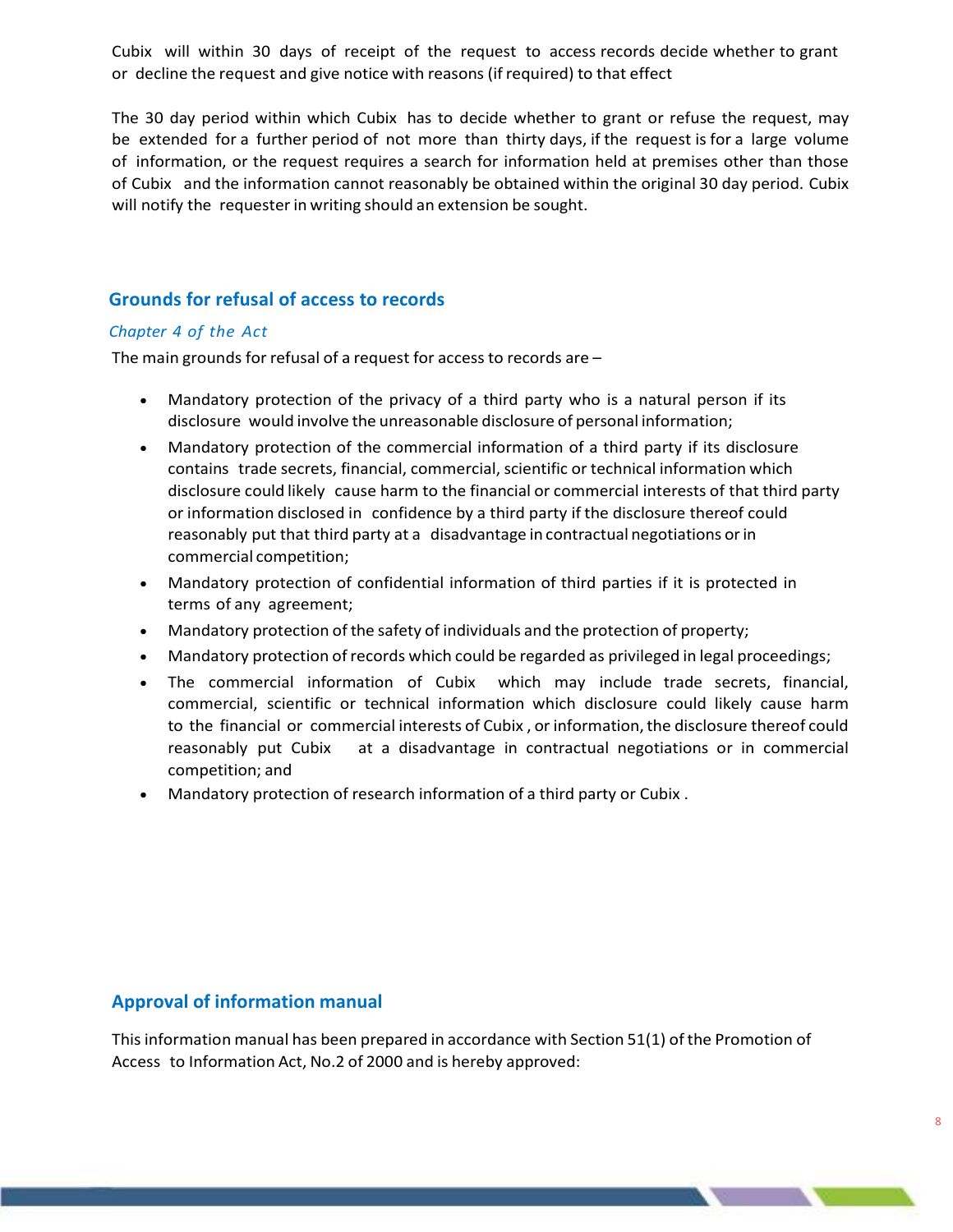| Signed at | . | uav |  |
|-----------|---|-----|--|
|-----------|---|-----|--|

Name and designation

Signature

*APPENDIX 1– ACCESS REQUESTFORM*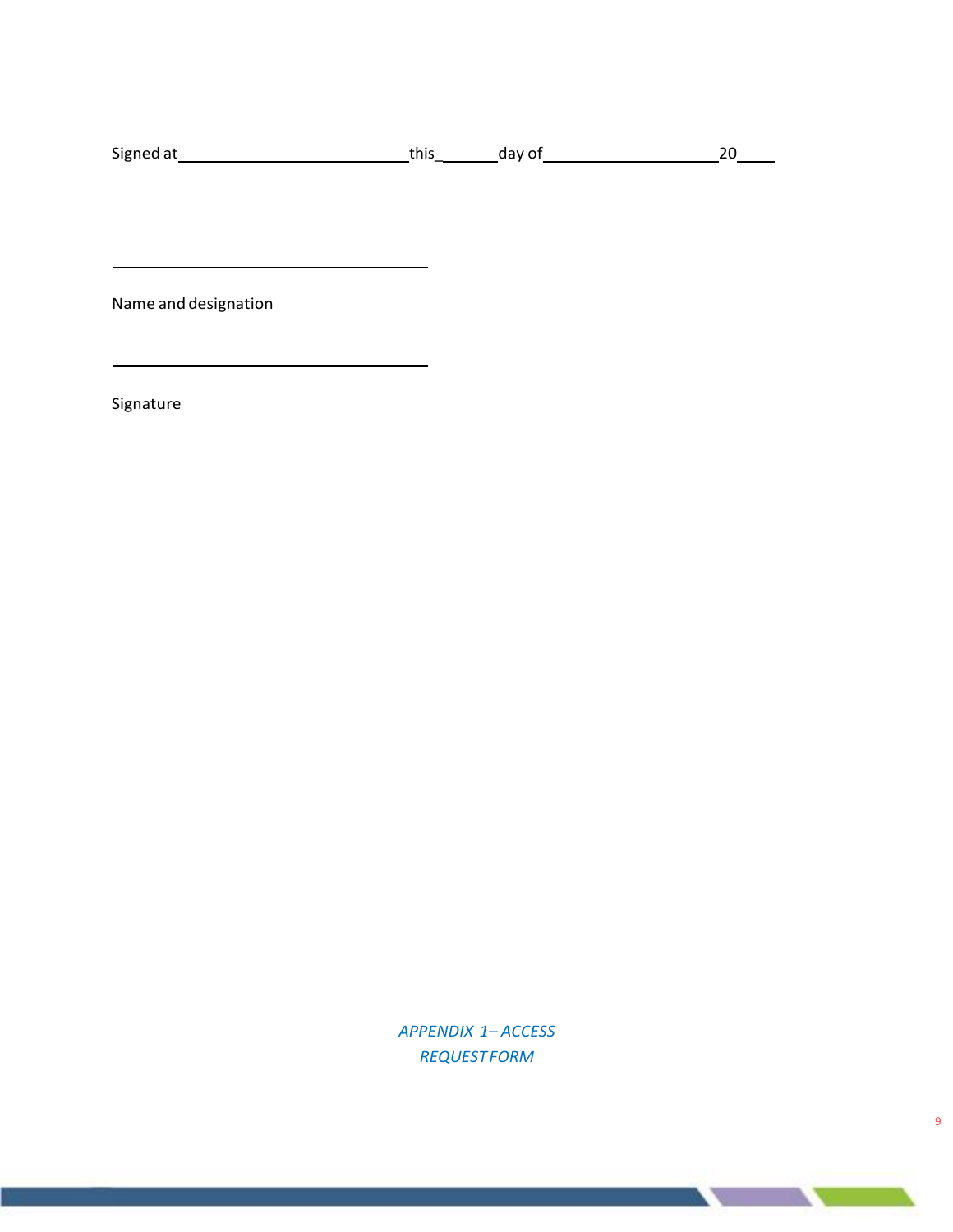## **PRESCRIBED FORM TO BE COMPLETED BY A REQUESTER**

#### **FORM B**

# **REQUEST FOR ACCESS TORECORDS OF PRIVATE BODY**

## Section 53(1) of the Promotion of Access to Information Act, No 2 of

2000 Regulation 10

## *A. Particulars of private body*

Private body name: Cubix Solutions(Pty) Limited

| Contact person:  | <b>Brent Fortune</b>                                                          |
|------------------|-------------------------------------------------------------------------------|
| Postal address:  | P.O. Box 1498, Umhlanga Rocks, 4320                                           |
| Physicaladdress: | Talksure House, 62 Umhlanga Ridge Boulevard, Parkside,<br>Umhlanga, KZN, 4051 |
| Phone number:    | 0860 33 33 43                                                                 |
| E-Mail address:  | Client.Services@talksure sa.co.za                                             |

## *B. Particulars of Person requesting accessto the record*

- (a) *The particulars of the person who requests access to the records must be recorded below.*
- (b) *Furnish an address and/or fax number in the Republic to which information must be sent.*
- (c) *Proof of the capacity in which the request is made, if applicable, must be attached*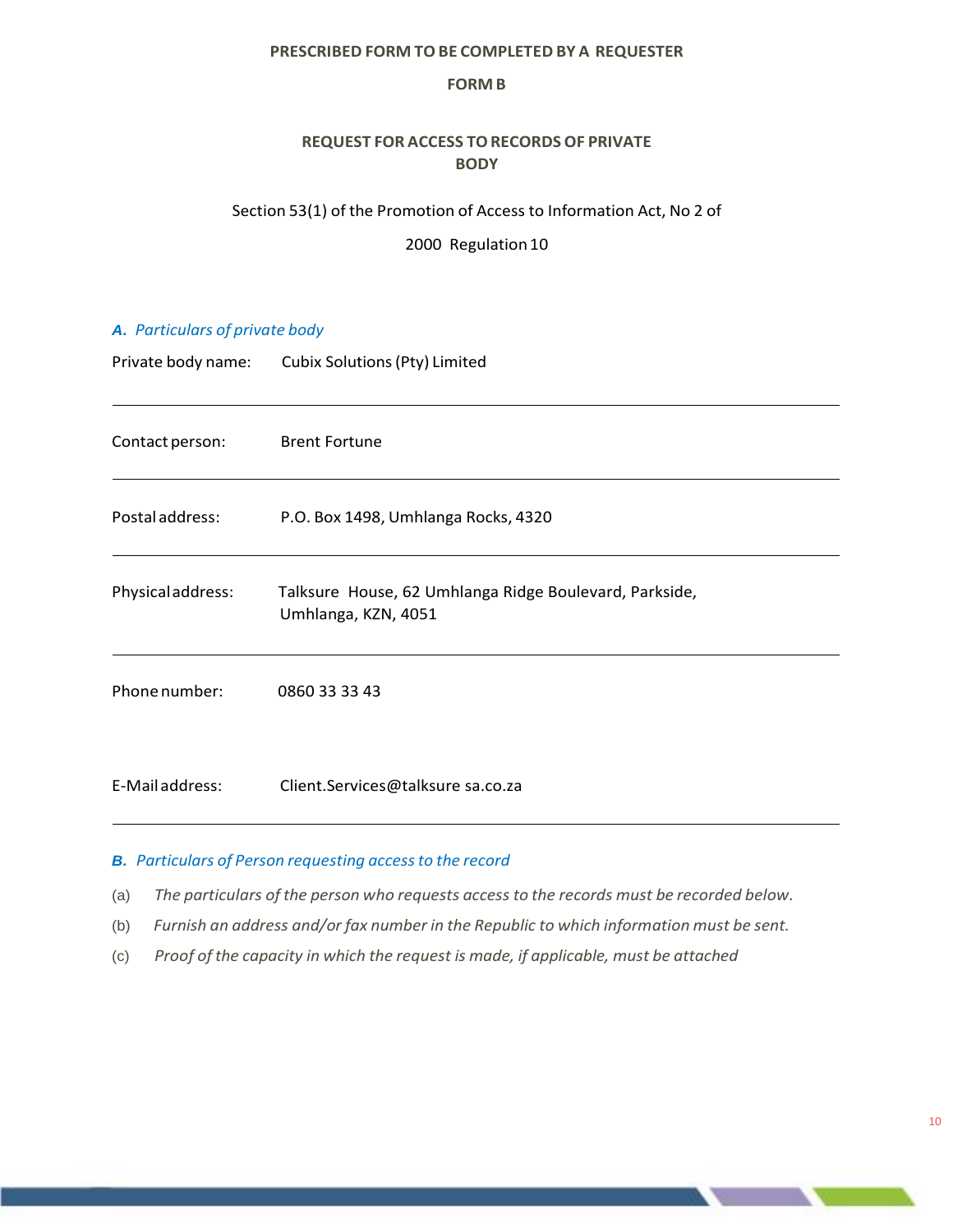Full name and surname:

Identity number:

Postal address:

Telephonenumber:

Fax number:

E-mailaddress:

<span id="page-11-0"></span>Capacity in which request is made, when made on behalf of another person:

*C. Particulars of person on whose behalf request is made:*

This section must be completed only if a request for information is made on behalf of another person

<u> 1989 - Johann Stoff, deutscher Stoff, der Stoff, der Stoff, der Stoff, der Stoff, der Stoff, der Stoff, der S</u>

Full name and surname:

Identity number: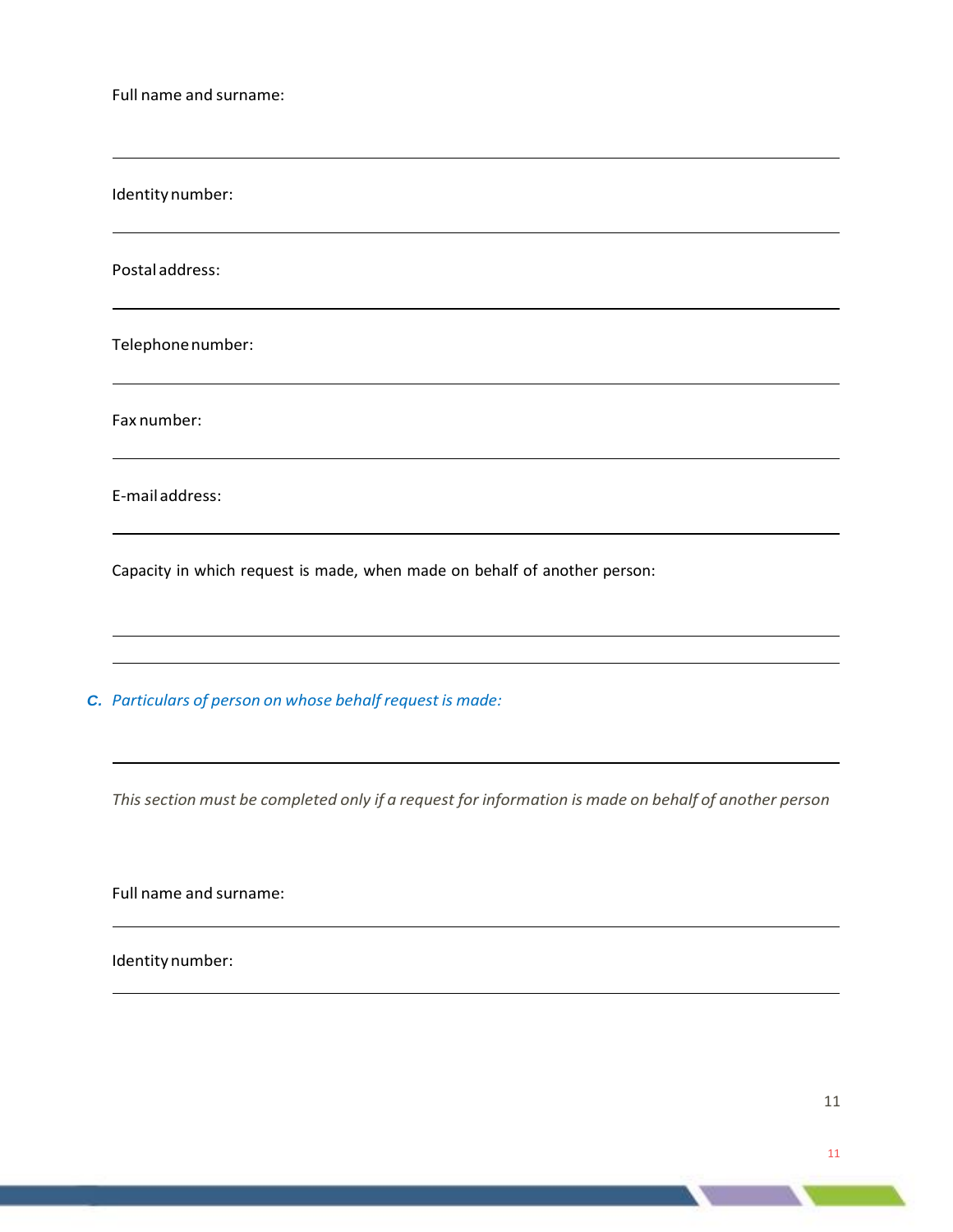# *D. Particulars of Record:*

- (a) *Provide full particulars of the record to which access isrequested, including the reference number if that is known to you, to enable the record to be located.*
- (b) If the provided space is inadequate please continue on a separate folio and attach it to this form.

## **The requester mustsign all the additional folios**

Description of the Record or relevant part of the record:

Reference number, if available:

Any further particulars of the record:

# *E. Fees:*

- (a) *A request for access to a record, other than any record containing personal information about yourself, will be processed only after a request fee has been paid.*
- (b) *You will be notified of the amount of the request fee.*
- (c) The fee payable for access to a record depends on the form in which the access is required and the *reasonable time required to search for and prepare a record.*
- (d) *If you qualify for exemption of the payment of any fee, please state the reason therefore.*

## Reason for exemption of payment of the fee: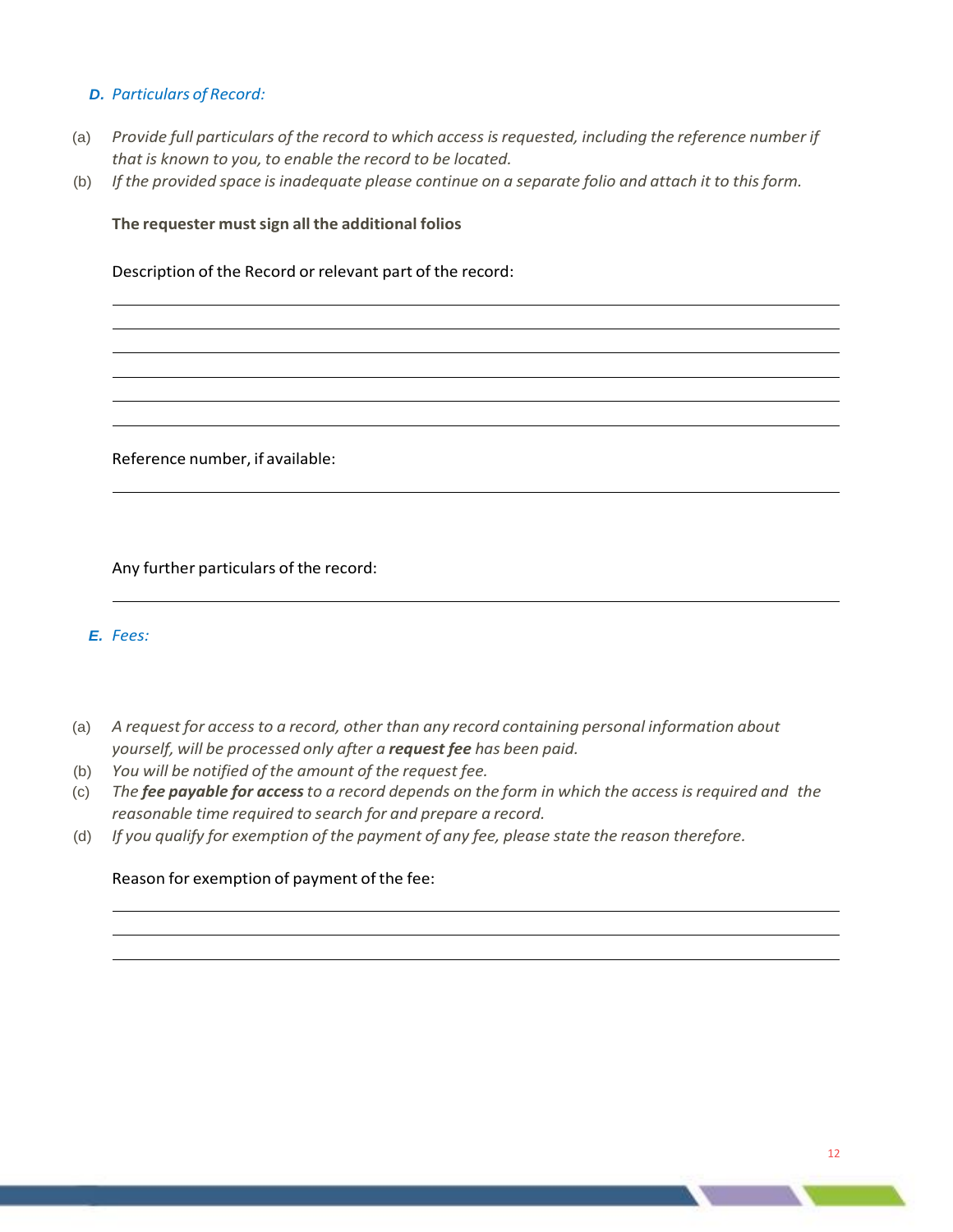# *F. Form of Access to the Record:*

If you are prevented by a disability to read, view or listen to the record in the form of access provided for in 1 to 4 hereunder, state your disability and indicate in which form the record is required.

Disability:

Form in which record is required:

Mark the appropriate box with an "X"

# *NOTES:*

- (a) *Your indication as to the required form of access depends on the form in which the record is available.*
- (b) Access in the form requested may be refused in certain circumstances. In such a case you will be

*informed if access will be granted in another form.*

- (c) The fee payable for access to the record, if any, will be determined partly by the form in which access *isrequested.*
- (d) *Prices below are stated inclusive of VAT*

| 1. If the record is in written or printed form:                                              |                                                                                                  |                       |                               |                                      |  |  |
|----------------------------------------------------------------------------------------------|--------------------------------------------------------------------------------------------------|-----------------------|-------------------------------|--------------------------------------|--|--|
|                                                                                              | Photocopy of record of an A4 size $-$                                                            |                       |                               | Inspection of record - Not available |  |  |
|                                                                                              | R1,25 per page or part thereof                                                                   |                       |                               |                                      |  |  |
| 2. If the record consists of visual images:                                                  |                                                                                                  |                       |                               |                                      |  |  |
|                                                                                              | (This includes photographs, slides, video recordings, computer-generated images, sketches, etc.) |                       |                               |                                      |  |  |
| View the images Not                                                                          |                                                                                                  | Copy of the images of |                               | Transcription of the images* of an   |  |  |
| available                                                                                    | lan A4 size –                                                                                    |                       |                               | A4 size - R45,60 per record          |  |  |
|                                                                                              |                                                                                                  |                       |                               | transcription                        |  |  |
| 3. If the record consists of recorded words or information which can be reproduced in sound: |                                                                                                  |                       |                               |                                      |  |  |
|                                                                                              | Listen to the soundtrack (audio                                                                  |                       | Transcription of soundtrack * |                                      |  |  |
| cassette) Not available                                                                      | (written or printed document) -Not available                                                     |                       |                               |                                      |  |  |
| 4. If the record is held on computer or in an electronic or machine-readable form:           |                                                                                                  |                       |                               |                                      |  |  |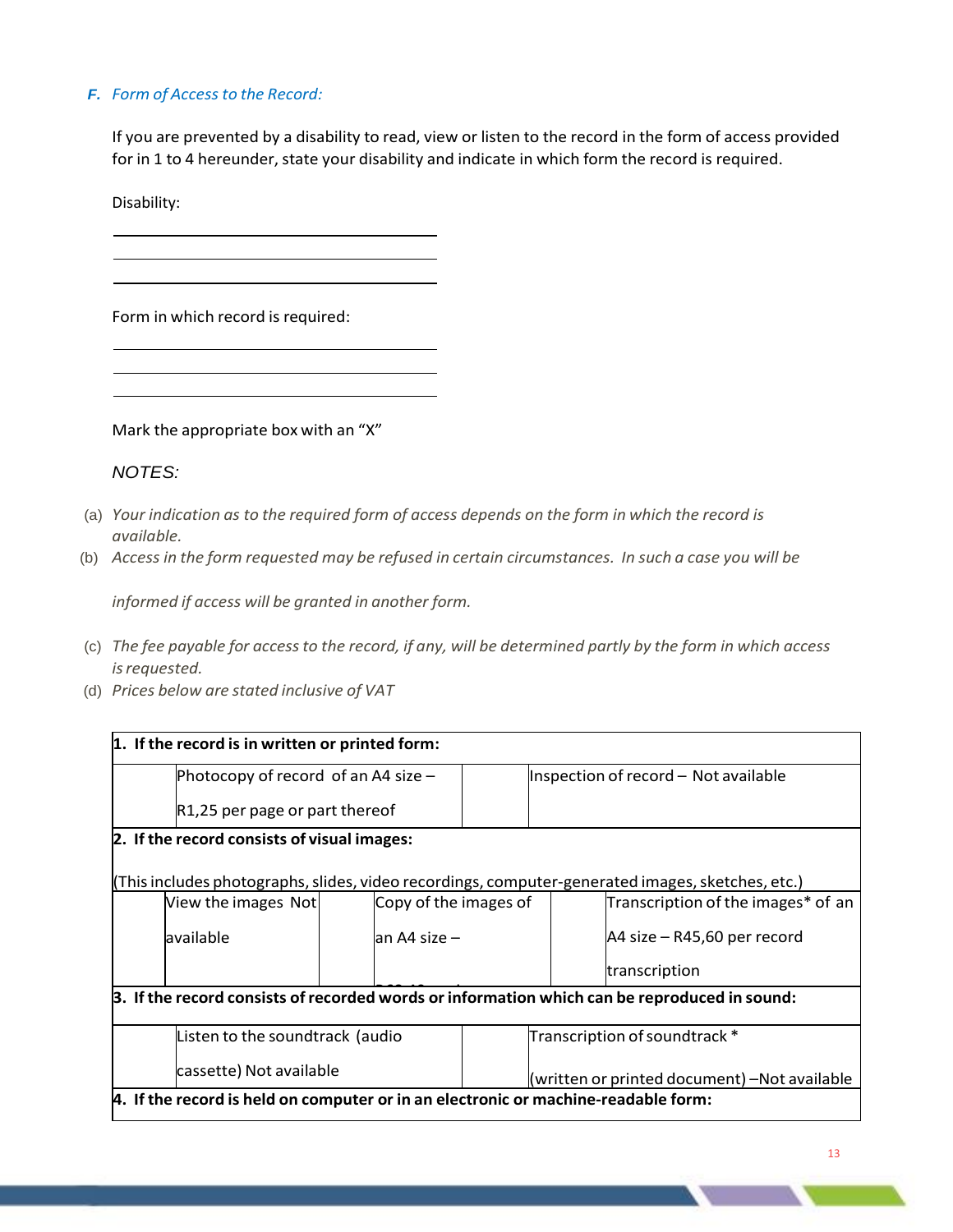| Printed copy of record                                                                       | Printed copy of          | Copy in computer readable form |  |  |  |
|----------------------------------------------------------------------------------------------|--------------------------|--------------------------------|--|--|--|
| of an A4 size or part                                                                        | information derived      | lon a                          |  |  |  |
| thereof $-$ R0,85 per                                                                        | from the record - R0,97  |                                |  |  |  |
| page                                                                                         | per A4 size print plus a | compact disc* -R90,97          |  |  |  |
|                                                                                              | cost of R34,20 per hour  |                                |  |  |  |
|                                                                                              | or part thereof where    |                                |  |  |  |
|                                                                                              | the documentation is     |                                |  |  |  |
|                                                                                              | required for such        |                                |  |  |  |
|                                                                                              | search and               |                                |  |  |  |
|                                                                                              | preparation*             |                                |  |  |  |
|                                                                                              |                          |                                |  |  |  |
| <b>NO</b><br>If you requested a copy or transcription of a record (above), do you wish $NES$ |                          |                                |  |  |  |
| the copy or transcription to be posted to you?                                               |                          |                                |  |  |  |
|                                                                                              |                          |                                |  |  |  |
| A postal fee is payable.                                                                     |                          |                                |  |  |  |

- \* Deposit may be requested in terms of Section 54(2) of the Promotion of Accessto Information Act, in which instance the following will apply:
- \* A deposit will need to be paid within 8 business hours of the notification thereof; and
- \* the deposit will be equal to 50% of the projected fee.

## *G. Particulars of right to be exercised or protected:*

If the provided space is inadequate, please continue on a separate folio and attach it to this form

## **The requester mustsign all the additional folios**

Indicate which right is to be exercised or protected:

Explain why the requested record is required for the exercising or protection of the aforementioned right: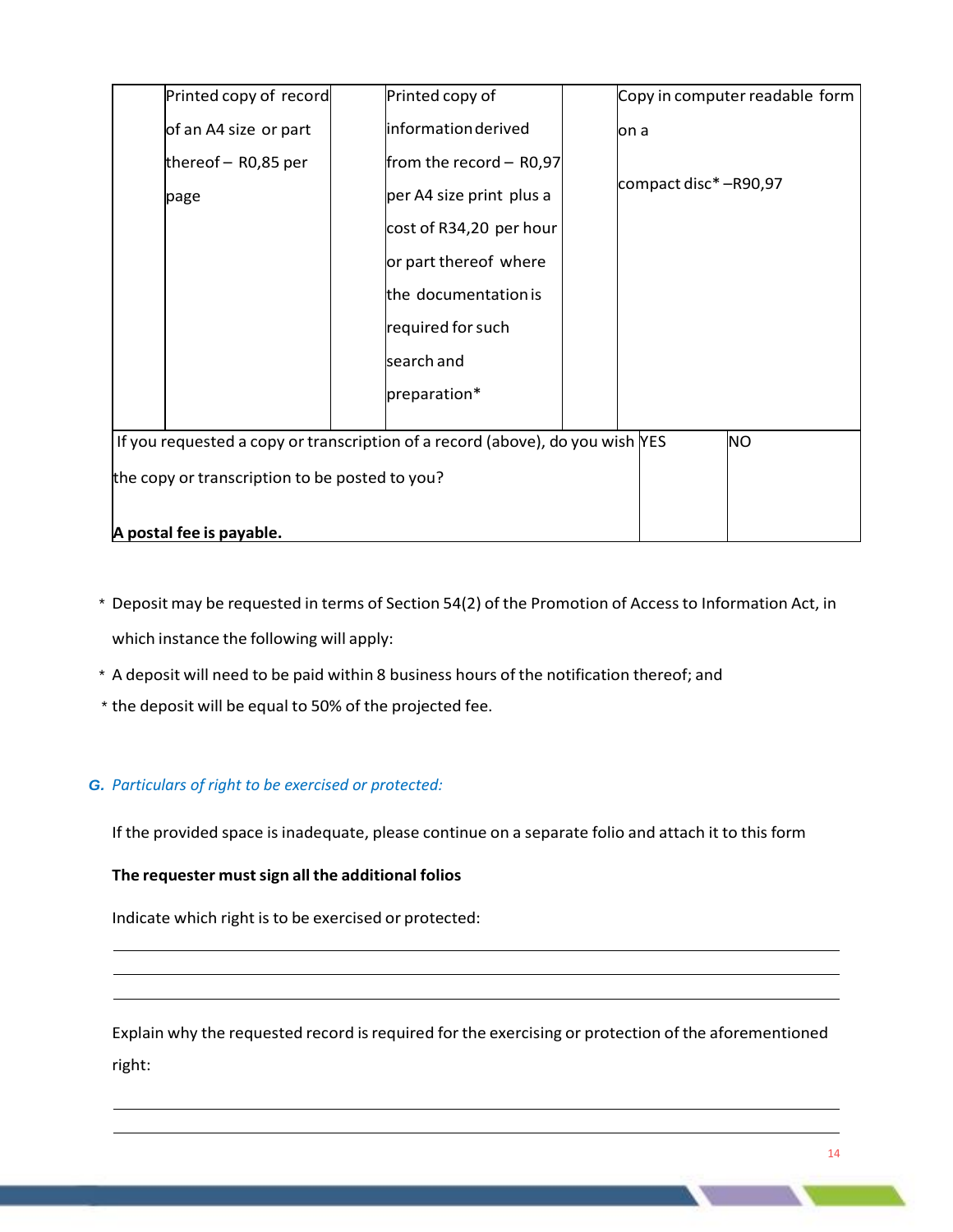## *H. Notice of decision regarding request for access:*

You will be notified in writing whether your request has been approved/denied. If you wish to be informed thereof in another manner, please specify the manner and provide the necessary particulars to enable compliance with your request.

How would you prefer to be informed of the decision regarding your request for access to the record?

| Signed at | this | $\frac{1}{2}$ day of | 20 |
|-----------|------|----------------------|----|
|           |      |                      |    |
|           |      |                      |    |
|           |      |                      |    |
|           |      |                      |    |

Signature of requester or person on whose behalf request is made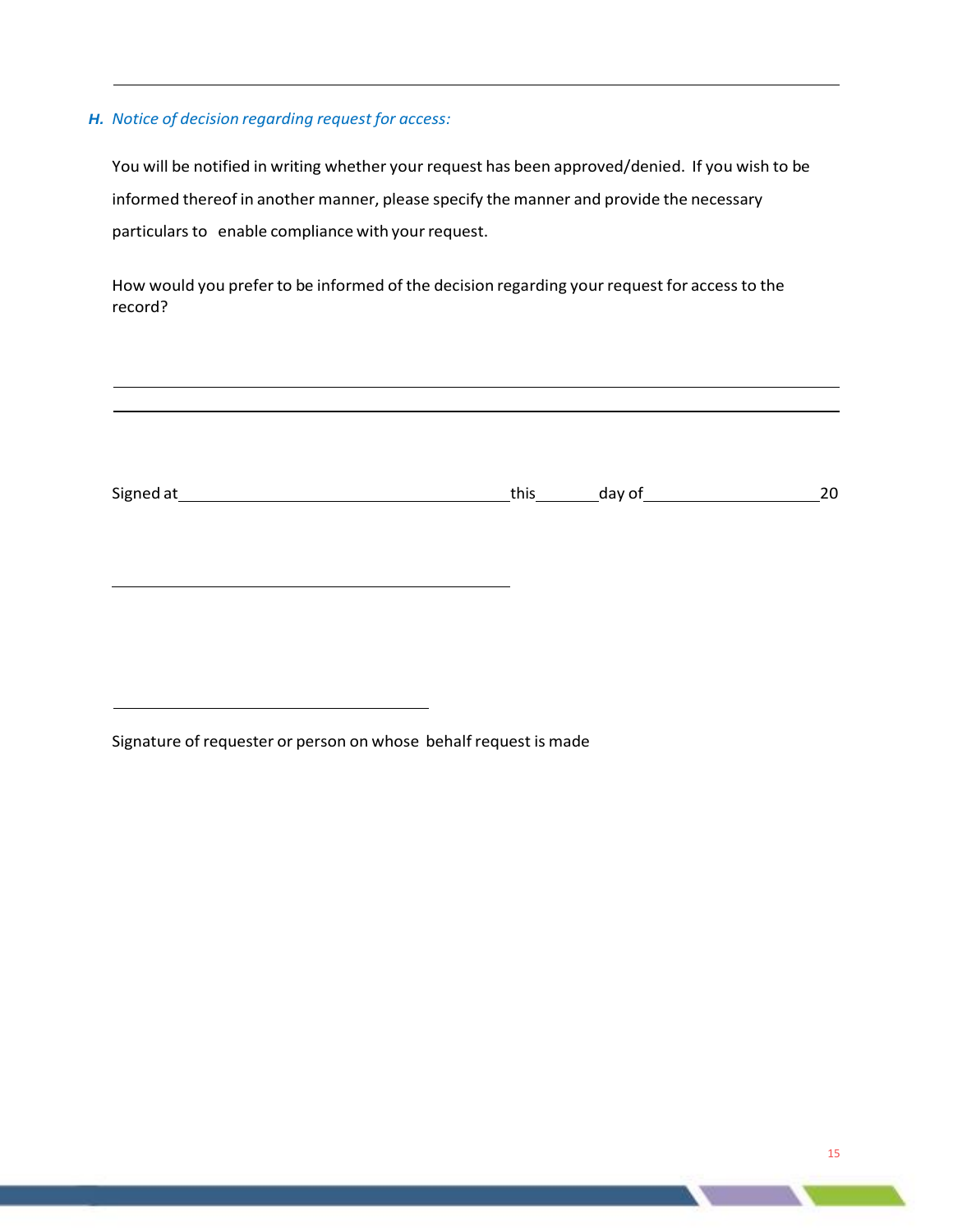# *APPENDIX 2– OBJECTION TO THE PROCESSING OF PERSONAL INFORMATION*

IN TERMS OF SECTION 11(3) OF THE PROTECTION OF PERSONAL INFORMATION ACT, 2013 (ACT NO. 4 OF 2013)

REGULATIONS RELATING TO THE PROTECTION OF PERSONAL INFORMATION, 2018

Note:

1. Affidavits or other documentary evidence as applicable in support of the objection may be attached.

2. If the space provided for in this Form is inadequate, submit information as an Annexure to this Form and sign each page.

3. Complete as is applicable.

| A                                           | <b>DETAILS OF DATA SUBJECT</b> |
|---------------------------------------------|--------------------------------|
| Name(s) and                                 |                                |
| surname/registered<br>name of data subject: |                                |
| Unique Identifier/                          |                                |
| <b>Identity Number</b>                      |                                |
| Residential, postal or<br>business address: |                                |
|                                             |                                |
|                                             | Code (                         |
| Contact number(s):                          |                                |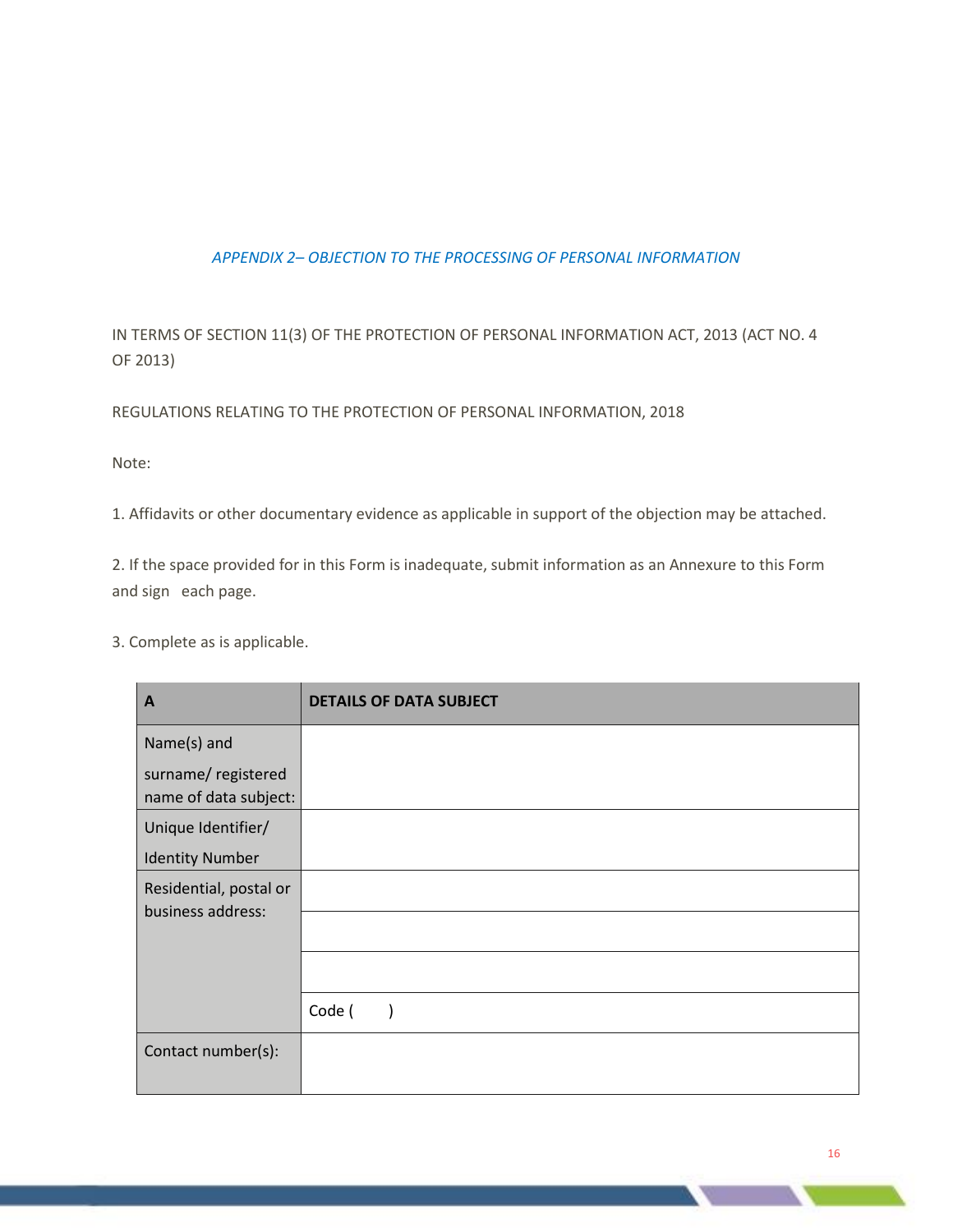| Fax number / Email<br>address:                                      |                                                                                                                  |
|---------------------------------------------------------------------|------------------------------------------------------------------------------------------------------------------|
| $\, {\bf B}$                                                        | <b>DETAILS OF RESPONSIBLE PARTY</b>                                                                              |
| Name(s) and<br>surname/<br>Registered name of<br>responsible party: |                                                                                                                  |
| Residential, postal or<br>business address:                         |                                                                                                                  |
|                                                                     | Code (<br>$\left( \right)$                                                                                       |
| Contact number(s):                                                  |                                                                                                                  |
| Fax number/ Email<br>address:                                       |                                                                                                                  |
| $\mathbf c$                                                         | REASONS FOR OBJECTION IN TERMS OF SECTION 11(1)(d) to<br>(f) (Please provide detailed reasons for the objection) |
|                                                                     |                                                                                                                  |
|                                                                     |                                                                                                                  |
|                                                                     |                                                                                                                  |
|                                                                     |                                                                                                                  |
|                                                                     |                                                                                                                  |
|                                                                     |                                                                                                                  |
|                                                                     |                                                                                                                  |
|                                                                     |                                                                                                                  |
|                                                                     |                                                                                                                  |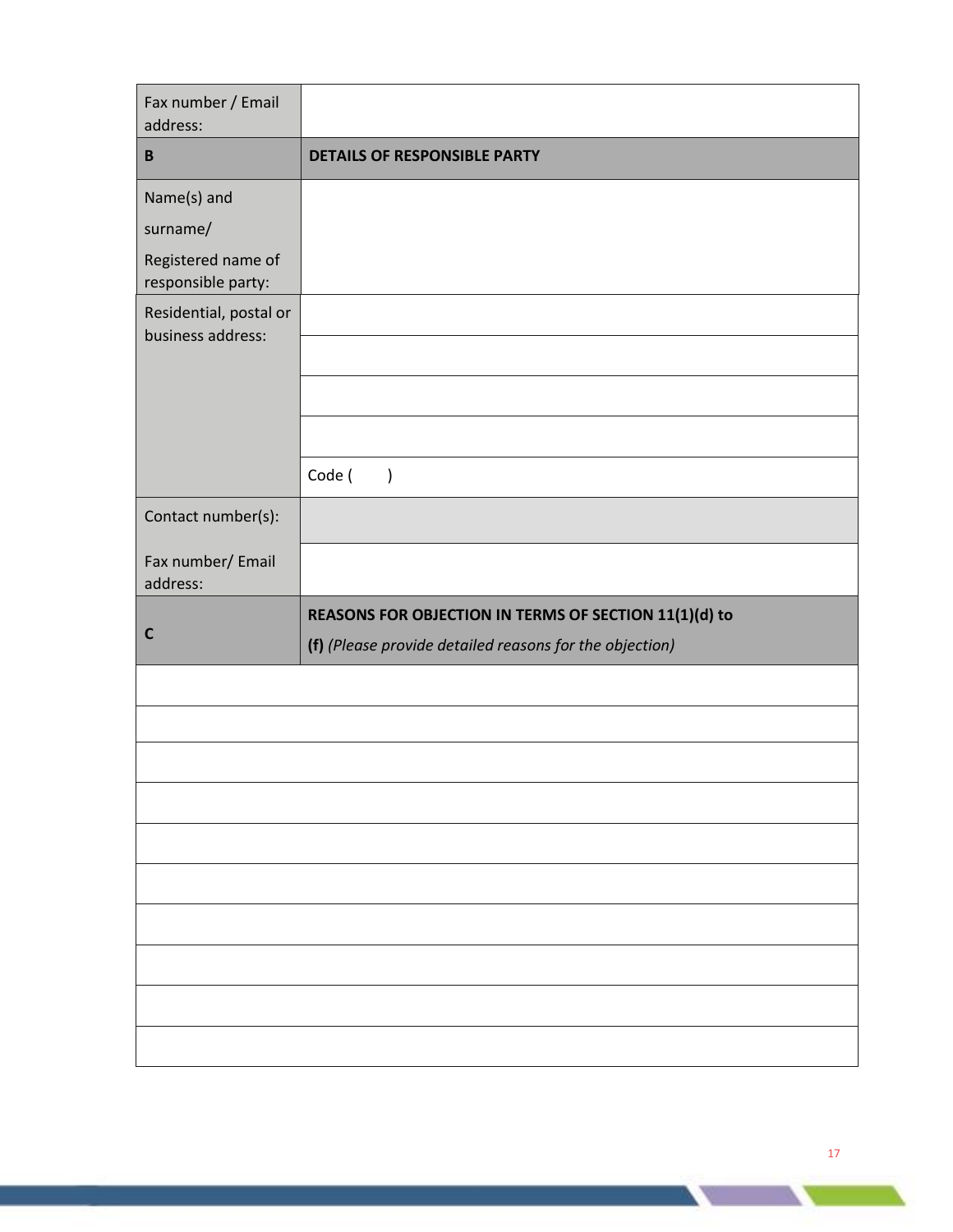Signature of requester or person on whose behalf request is made

# *APPENDIX 3– REQUEST FOR CORRECTION OR DELETION OF PERSONAL INFORMATION OR DESTROYING OR DELETION OF RECORD OF PERSONAL INFORMATION*

IN TERMS OF SECTION 24(1) OF THE PROTECTION OF PERSONAL INFORMATION ACT, 2013 (ACT NO. 4 OF 2013)

REGULATIONS RELATING TO THE PROTECTION OF PERSONAL INFORMATION, 2018

1. Affidavits or other documentary evidence as applicable in support of the request may be attached.

2. If the space provided for in this Form is inadequate, submit information as an Annexure to this Form and sign each page.

3. Complete as is applicable.

Mark the appropriate box with an "X".

Request for:

 Correction or deletion of the personal information about the data subject which is in possession or under the control of the responsible party. Destroying or deletion of a record of personal information about the data subject which is in possession or under the control of the responsible party and who is no longer authorised to retain the record of information.

|                                                              | <b>DETAILS OF THE DATA SUBJECT</b> |
|--------------------------------------------------------------|------------------------------------|
| Name(s) and surname<br>/ registered name of<br>data subject: |                                    |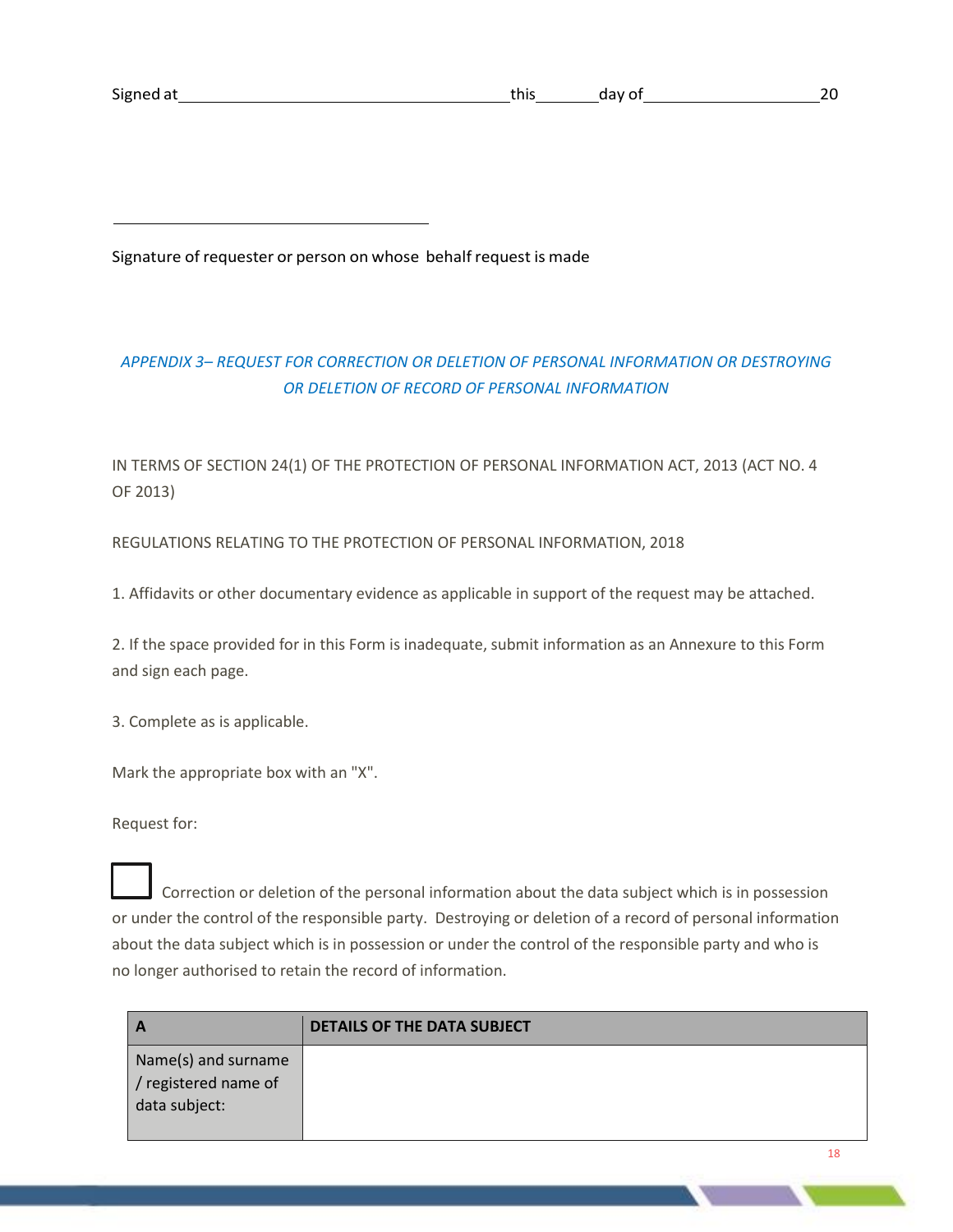| Unique identifier/<br>Identity Number:                            |                                                                      |
|-------------------------------------------------------------------|----------------------------------------------------------------------|
| Residential, postal or<br>business address:                       | Code (<br>$\mathcal{E}$                                              |
| Contact number(s):                                                |                                                                      |
| Fax number/E-mail<br>address:                                     |                                                                      |
| $\, {\bf B}$                                                      | <b>DETAILS OF RESPONSIBLE PARTY</b>                                  |
| Name(s) and surname<br>/ registered name of<br>responsible party: |                                                                      |
| Residential, postal or<br>business<br>address:                    |                                                                      |
|                                                                   | Code (<br>$\overline{\phantom{a}}$                                   |
| Contact number(s):<br>Fax number/ E-mail<br>address:              |                                                                      |
| $\mathbf c$                                                       | INFORMATION TO BE CORRECTED/DELETED/ DESTRUCTED/<br><b>DESTROYED</b> |
|                                                                   |                                                                      |
|                                                                   |                                                                      |
|                                                                   |                                                                      |
|                                                                   |                                                                      |
|                                                                   |                                                                      |
|                                                                   |                                                                      |